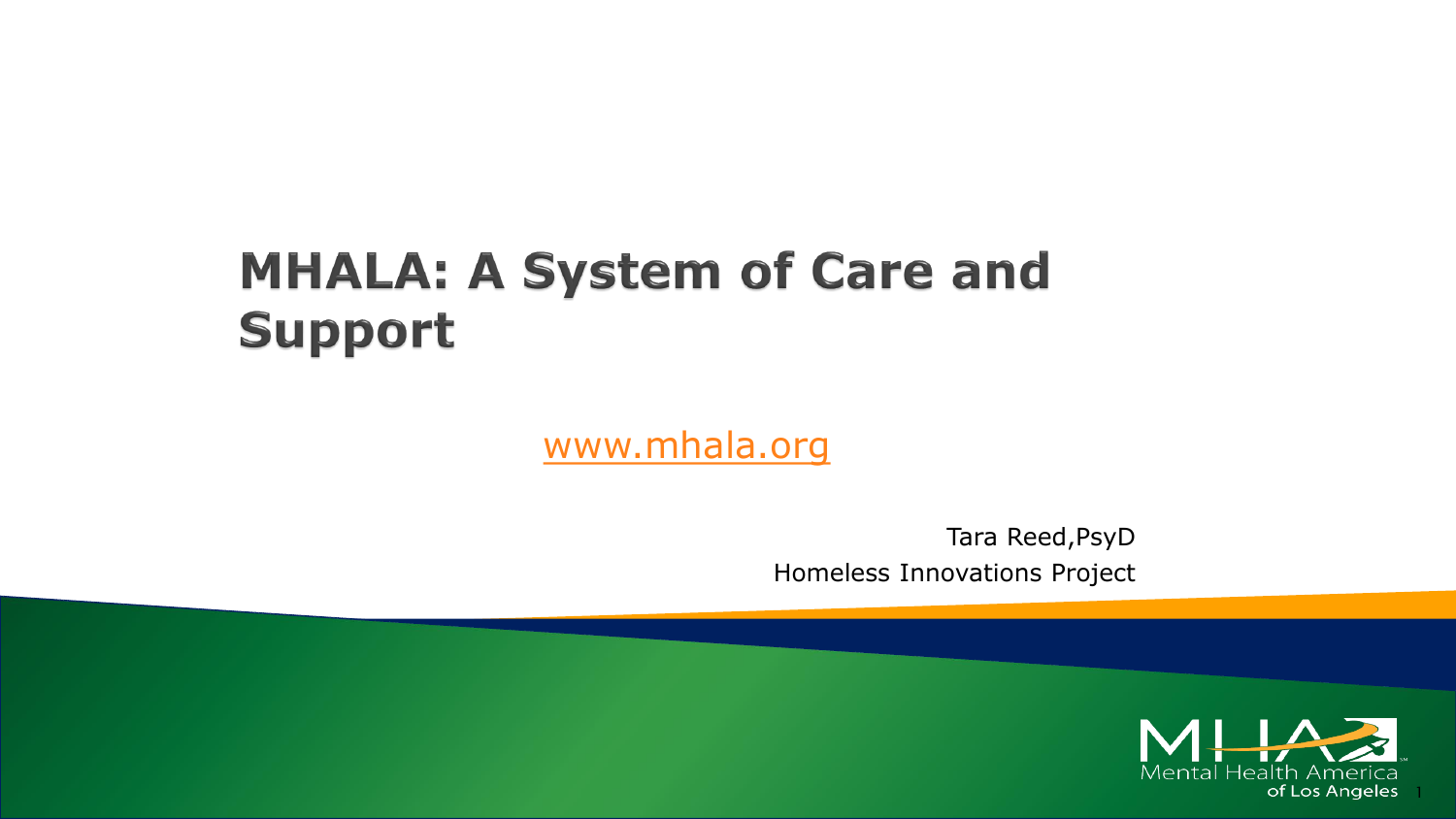## Navigation Team

\* Targeted Outreach

\* Assisting families and individuals in navigating available services

\* Linking people to services both within our system of care or to outside agencies

> Kathy (562) 437-6717, ext. 266 Sergio (562) 437-6717, ext. 332

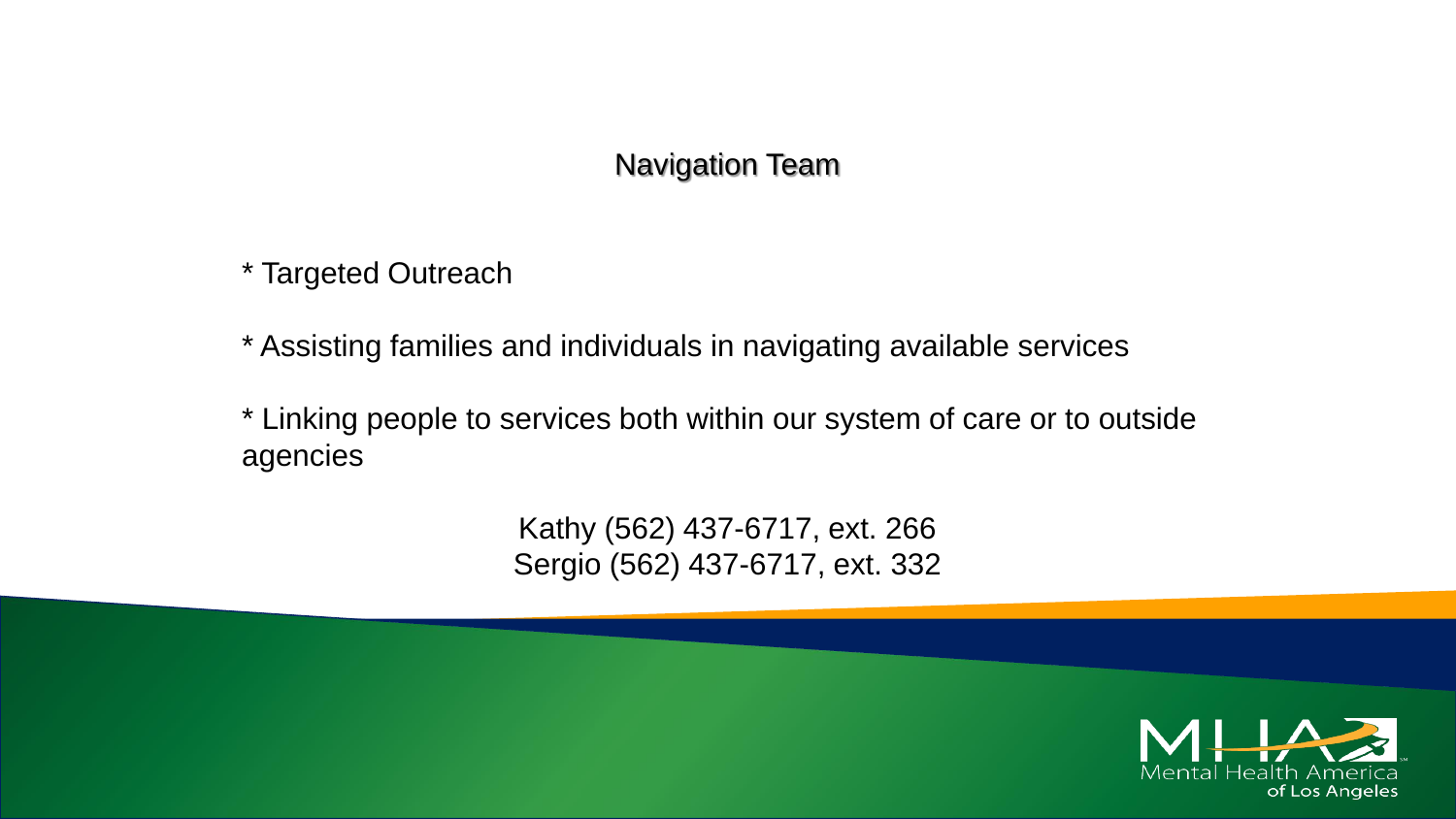## **Homeless Innovations Project**

HIP Program Description:

\* The Homeless Innovations Project (HIP) is an integrated mobile health team. In partnership with medical staff from The Children's Clinic, a Federally Qualified Health Center, HIP staff engage in street outreach to provide mental health, physical health, substance abuse, housing, benefits, employment/education and case management assistance to individuals identified as the most vulnerable on the streets

Population Served: In order to qualify for this program, individuals must be in urgent need, i.e., not linked to ongoing care, experiencing chronic homelessness, with a severe and persistent mental illness, and with one or more of the following health conditions; diabetes, Hiv +/AIDS, cardiopulmonary disease, arthritis, cancer, respiratory illness, hypertension, cardiovascular disease, chronic pain, and/or obesity (BMI over 25).

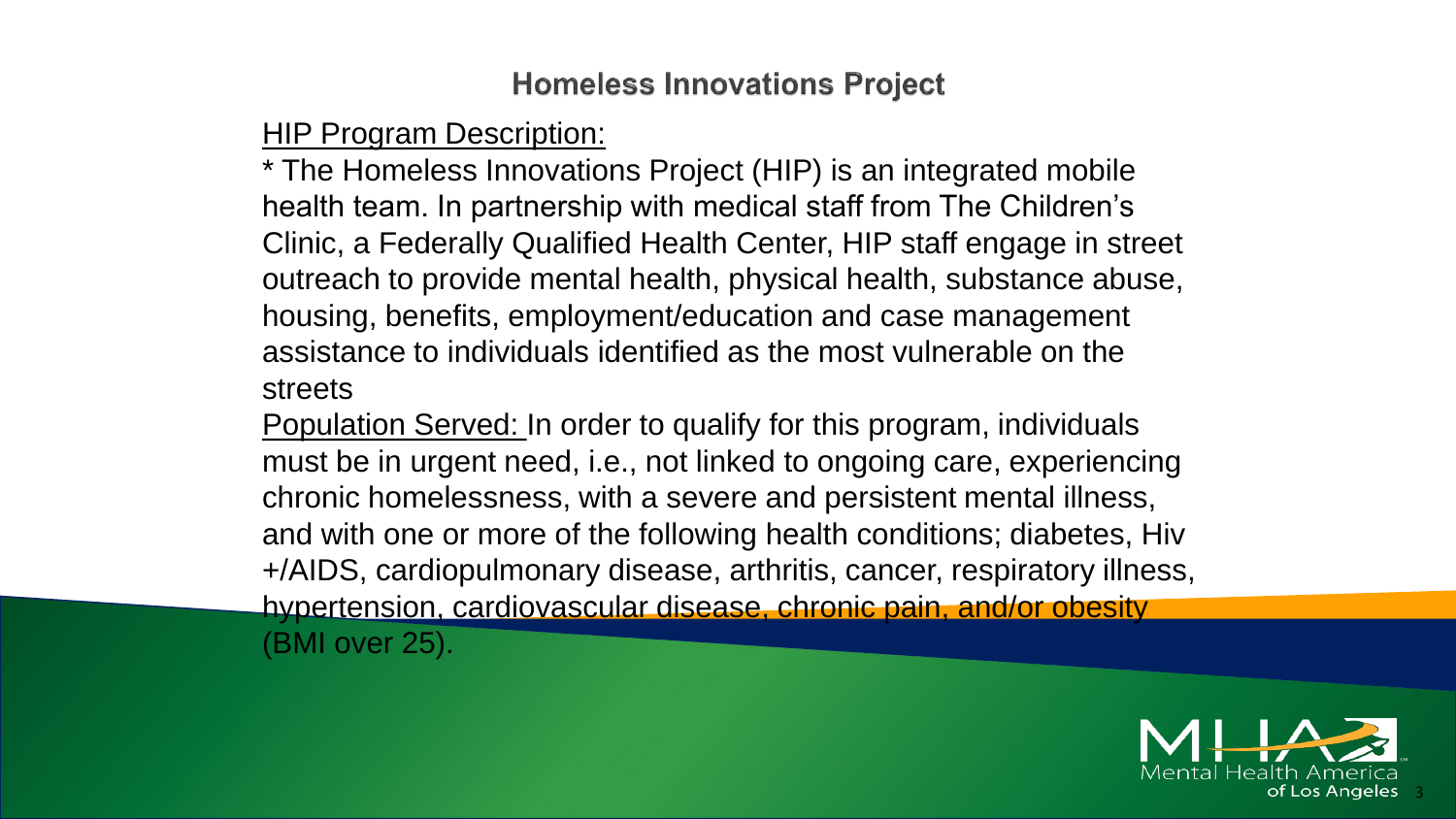#### **Homeless Assistance Program**

HAP Program Description:

\* Drop In Center Personal Service Coordinators link people to shelter, transitional homes, and permanent housing, psychiatric services, substance abuse programs, and medical care, financial benefits and supported employment, as well as, transportation and applying for birth certificates and IDs.

\* Housing First Programs (scattered site apartments – person holds lease): Safe Haven; Street to Home, and Transitions in Place \* Multidisciplinary Integrated Team (MIT) - is an integrated mobile outreach team. The MIT team does street outreach and provides mental health, physical health, substance abuse, housing, benefits, employment/education linkage and case management assistance. Population Served:

\* Single adults experiencing homelessness

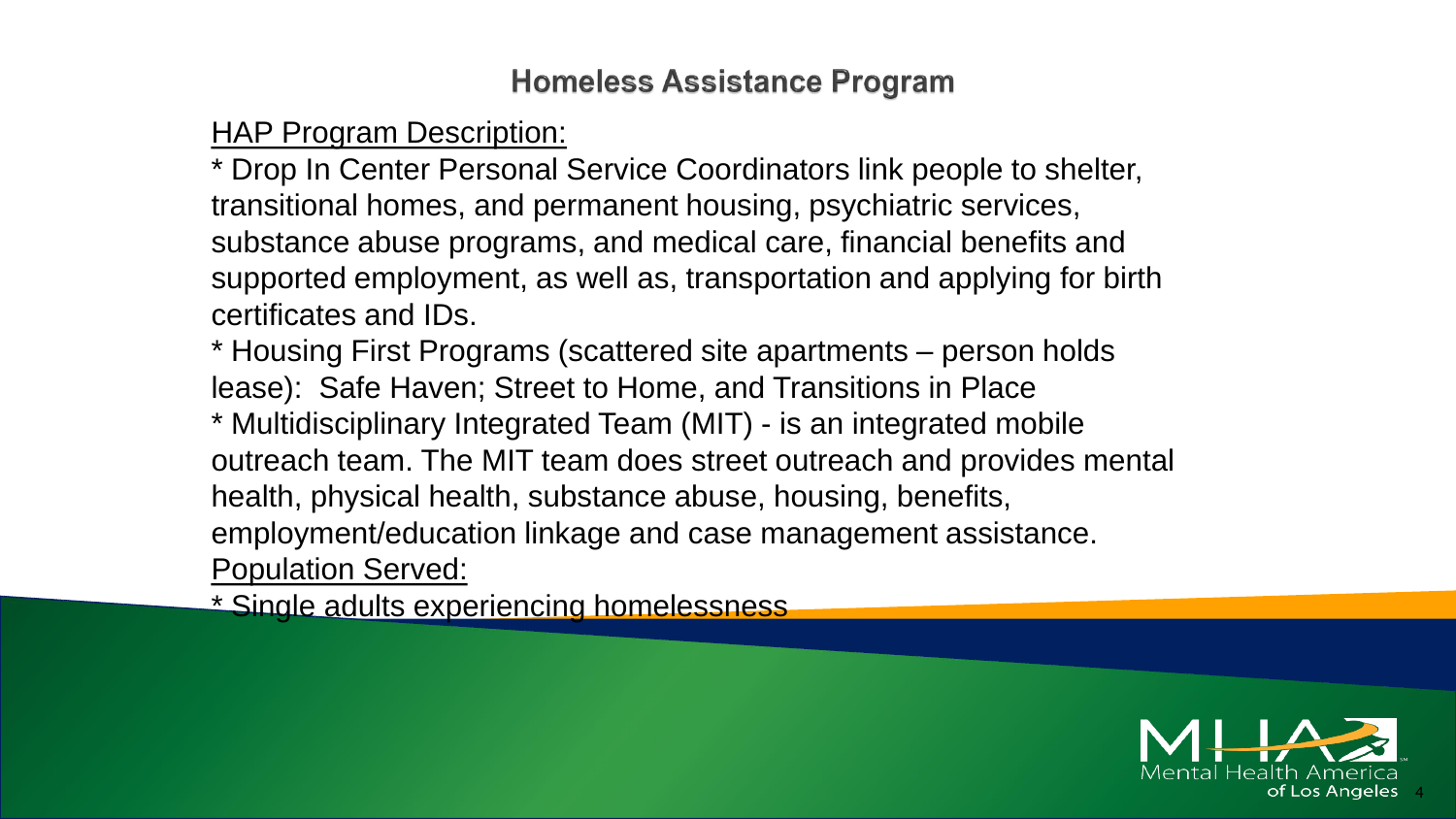## **Homeless Supportive Services**

## HSS Program Description:

\* HSS is a primary partner with other homeless services agencies in the surrounding area and the City to initiate, coordinate and implement grantfunded activities.

\* HSS supports MHA's other homeless services depts. and programs, as well as the surrounding community to provide supportive services directly to members and employees with assistance from a data/HMIS specialist, a financial benefits specialist, and with contract and grant compliancy guidance.

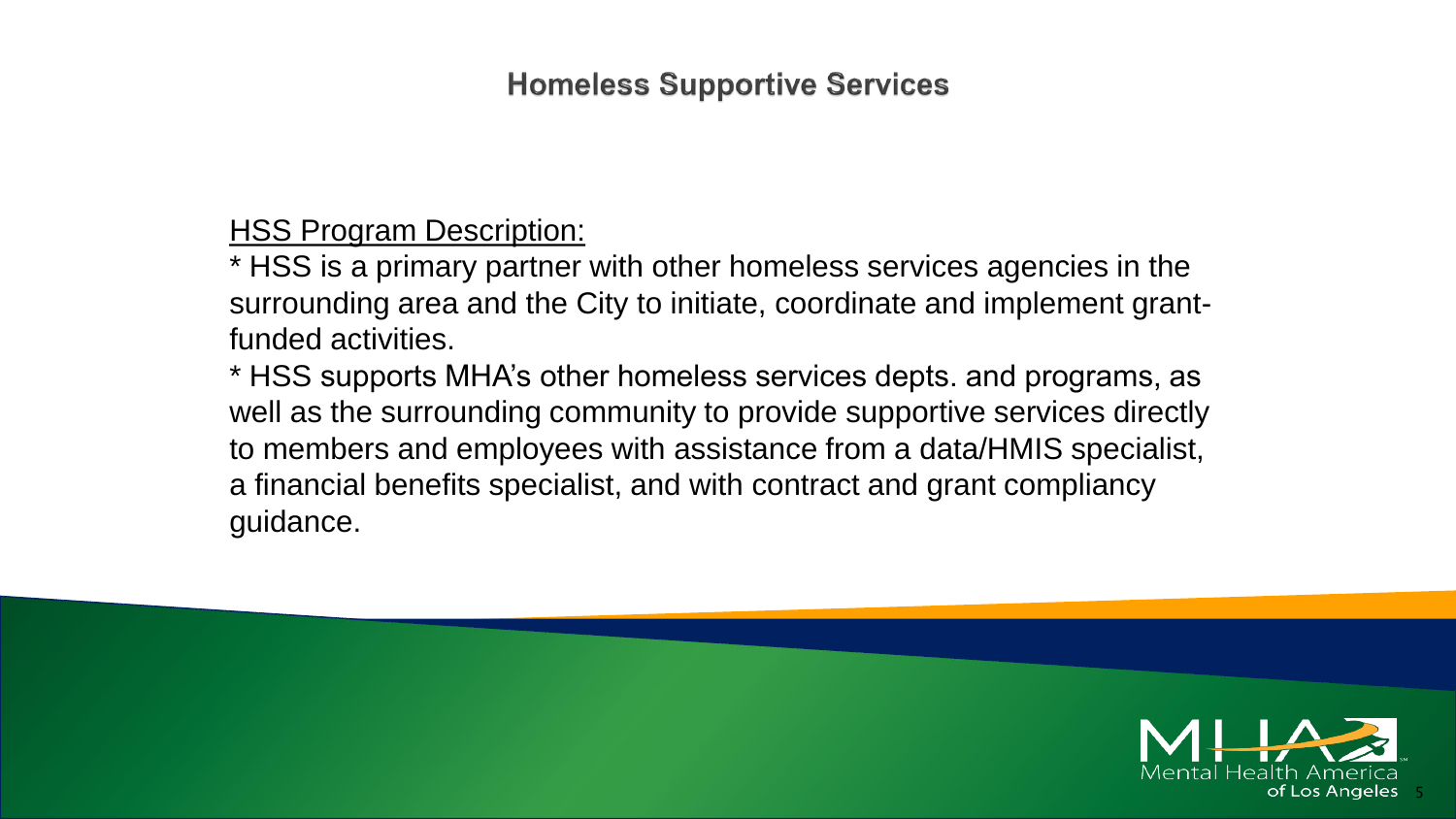## **The Village**

Program Description:

\* Person-centered services, helping members achieve quality of life defined by their hopes for themselves.

\* Two levels of service allowing us to encourage graduation from our program.

\* Structure- 5 multi-disciplinary direct service teams, Housing department, Employment Department, Education Project

**Population Served:** 

- \* Adults- 26 and older
- \* Have major mental illness
- \* Be at risk of or have experience with: jail, hospitalization, homelessness

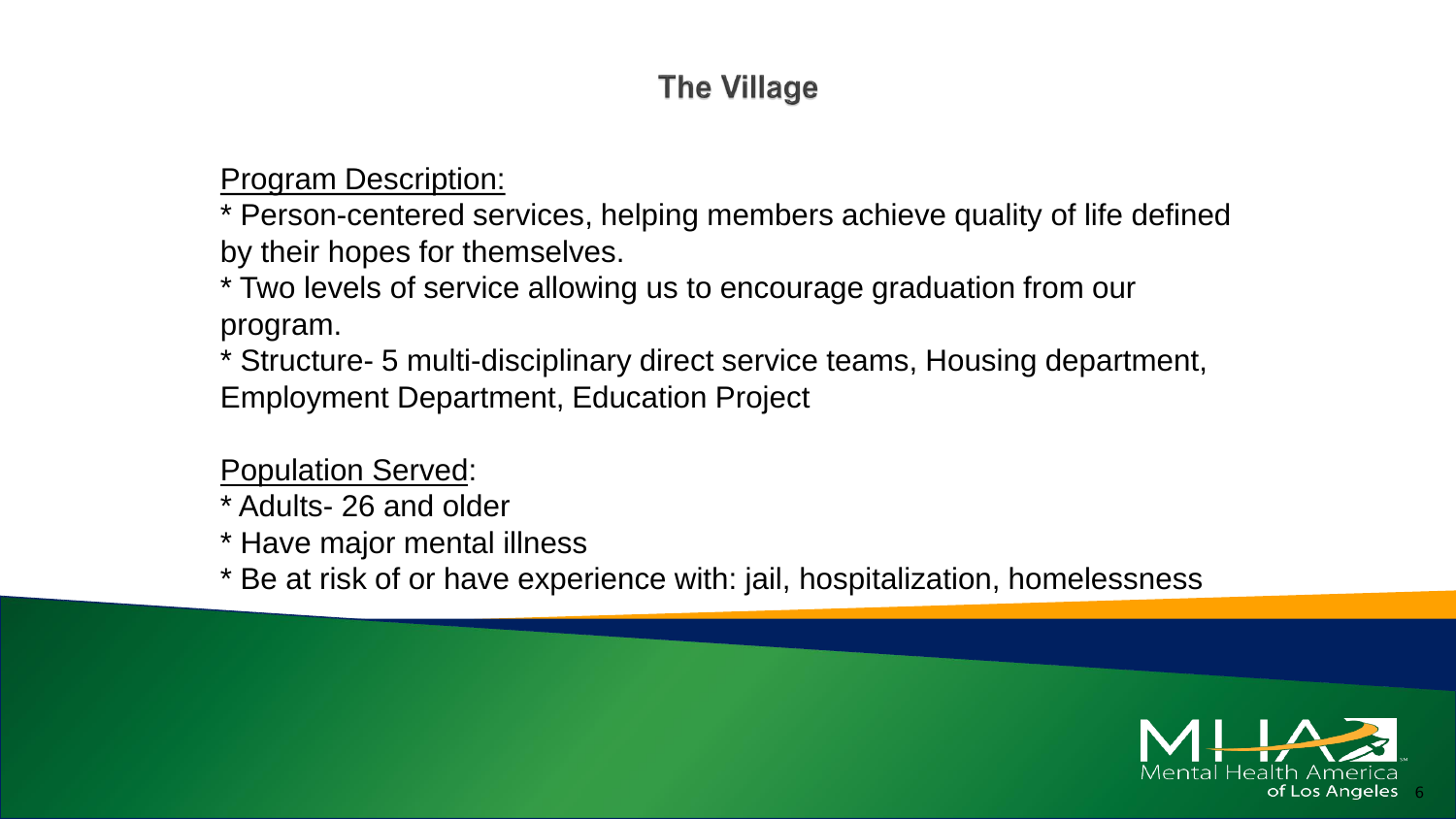# **Long Beach TAY ACADEMY**

Program Description:

\* The TAY Academy is a intensive outpatient mental health provider or Full Service Partnership Program

Population Served:

\* Young adults (18-25) experiencing serious mental illness

\* In addition, youth must meet one of the following criteria:

\* Homeless or at risk of becoming homeless

\* Aging out of children's mental health, juvenile justice, or children's welfare services (foster care)

\* Transitioning from long term residential mental health care such as state hospitalization, therapeutic group homes, or forensic placements such as jail, juvenile hall, or probation camps

\* Experiencing a first psychotic break

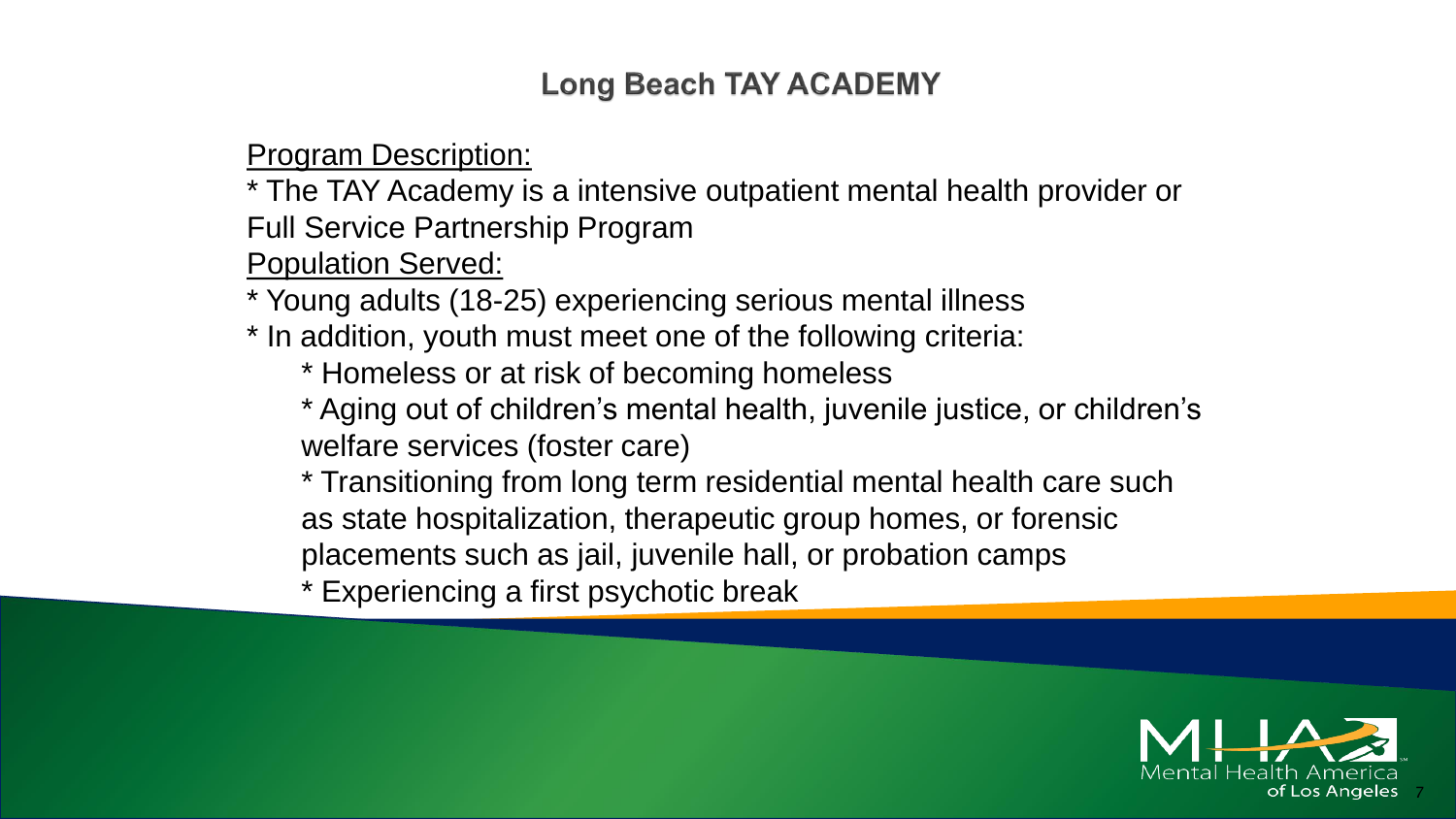## **Operation Healthy Homecoming**

**OHH Program Description:** 

- \* Supportive Services for Veteran Families program
- \* We assist veterans and their families who are homeless to get into housing and stabilize those who may be at risk, this is done as a short term program and we link people to long-term supports and services if needed
- \* We provide service coordination, benefits assistance and financial planning, housing counseling, temporary financial assistance, and assistance linking to employment resources

Population Served:

\* Vets experiencing homelessness

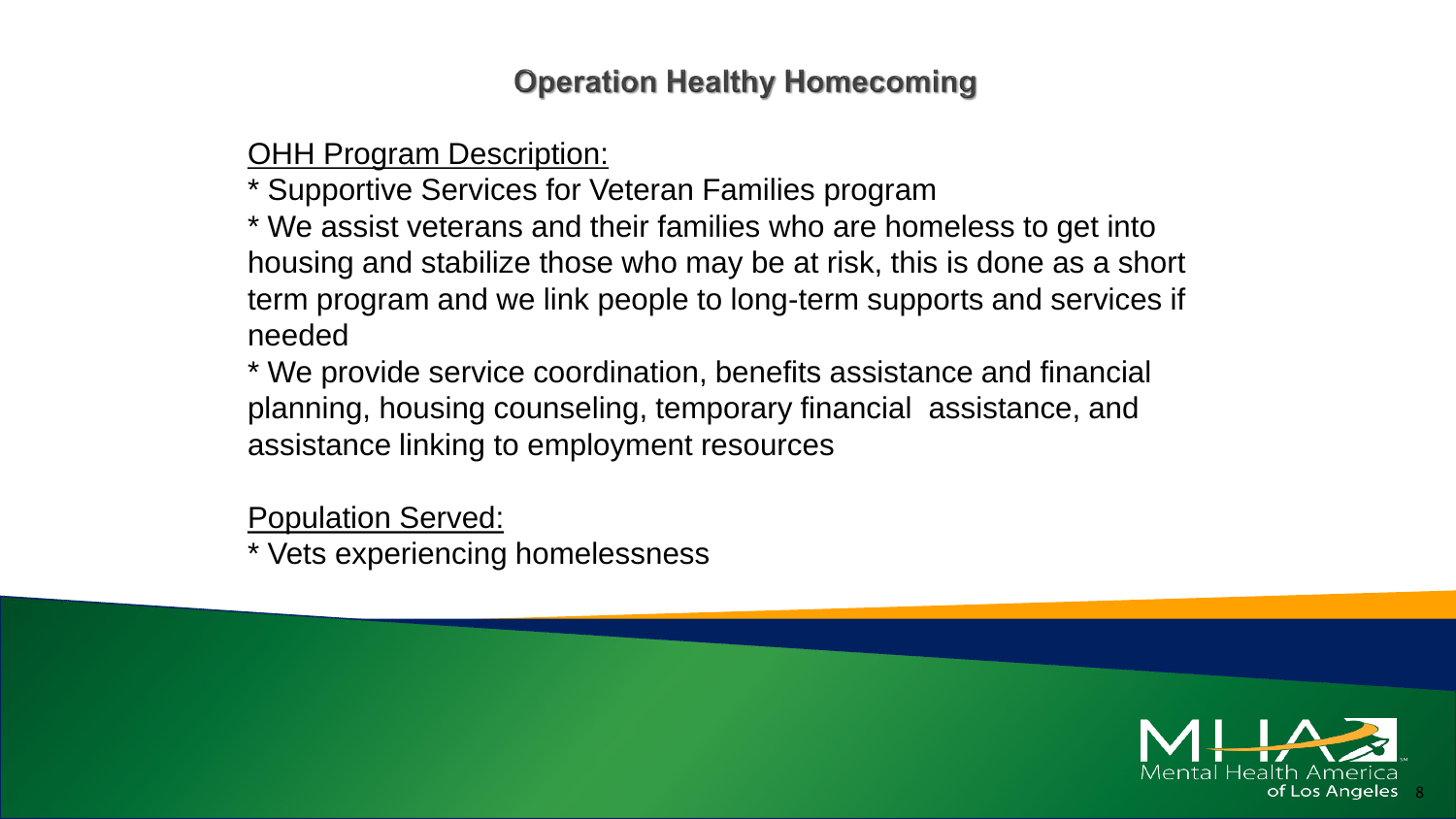## **Long Beach Wellness Center**

Program Description:

\* Services include psychotherapy, case management, psychiatric medication, life skills building, and psychoeducational and social groups in an outpatient, voluntary setting. We tailor services to meet individuals' needs in all areas of life including health, education, employment, social, recreational, mental health, and spirituality. \* We also offer a computer lab, community resources, and library books to the general community. Population Served:

\* Can generally manage life (i.e. money, housing, medication, able to maintain appointments)

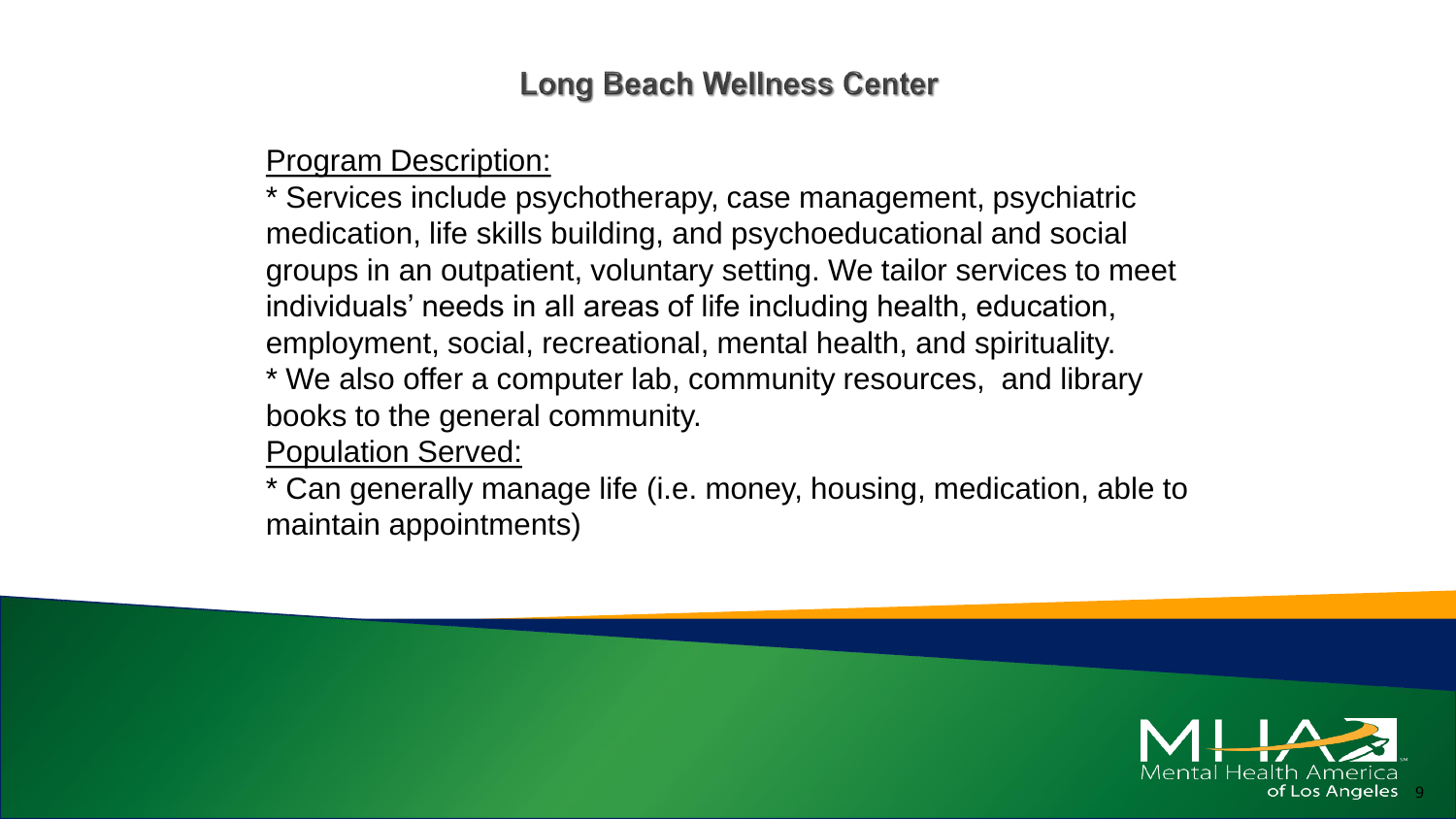